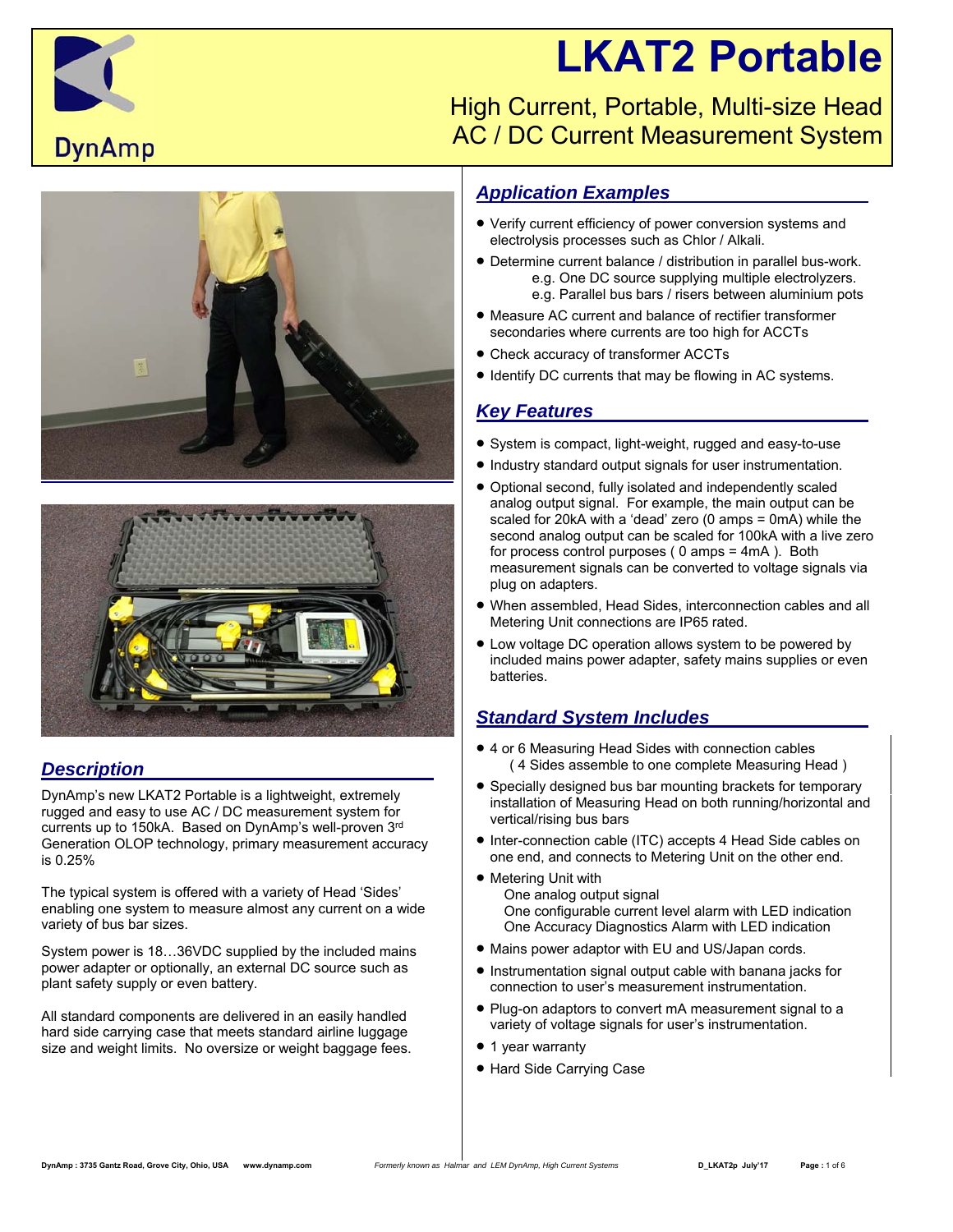## **LKAT2 Portable** High Current, Portable, Multi-size Head AC / DC Current Measurement System



 Straight Head 'Sides' are compact, easy to pack and allow measurement of multiple bus bar sizes. Standard configuration includes 3 pairs of Head Sides.



 The cables from an assembled Measuring Head ( 4 Head Sides ) connect to 1 interconnection (ITC) cable for signal transmission to the Metering Unit.



● The Metering Unit is powered by 18...36V from the included universal power adapter or an external DC supply. Even battery.



• Industry standard measurement signal output is easily changed from mA to a variety of voltage signals using included plug-on adapters.



This allows simple banana jack connection to standard digital multi-meters, oscilloscopes, recorders / dataloggers, or process control system analog inputs.

## *Options*

#### *Protection Extensions ( PE )*

PE adds a second, fully isolated analog output which is independently configured and scaled. This allows one system to have two measurement ranges.

 PE also adds 2 additional alarms for a total of 3. Each can be configured to visually signal reverse or various current levels.

#### *Low Accuracy Internal Display with RMS conversion*

 Displays bus current on a 3.5 digit digital display behind the clear Metering Unit front door. The option also includes an RMS converter to provide current display in AC measurement applications.

NOTE: This option changes Metering Unit maximum ambient temperature from 60ºC to 50ºC

## *Accessories*

#### *Extended ITC Cable*

 Systems are supplied with standard # meter (## ft.) interconnecting cable between Head Sides and Metering Unit. Custom cable lengths are available in 1m increments.

#### *Process Signal Output Cable*

 Used in place of standard banana jack terminated cable. Allows easier connection to process control systems for longer term use.

Also provides connections to system relay contacts.

#### *Process Power Supply Cable*

 Used in place of standard power adapter. Allows direct connection to external DC supply.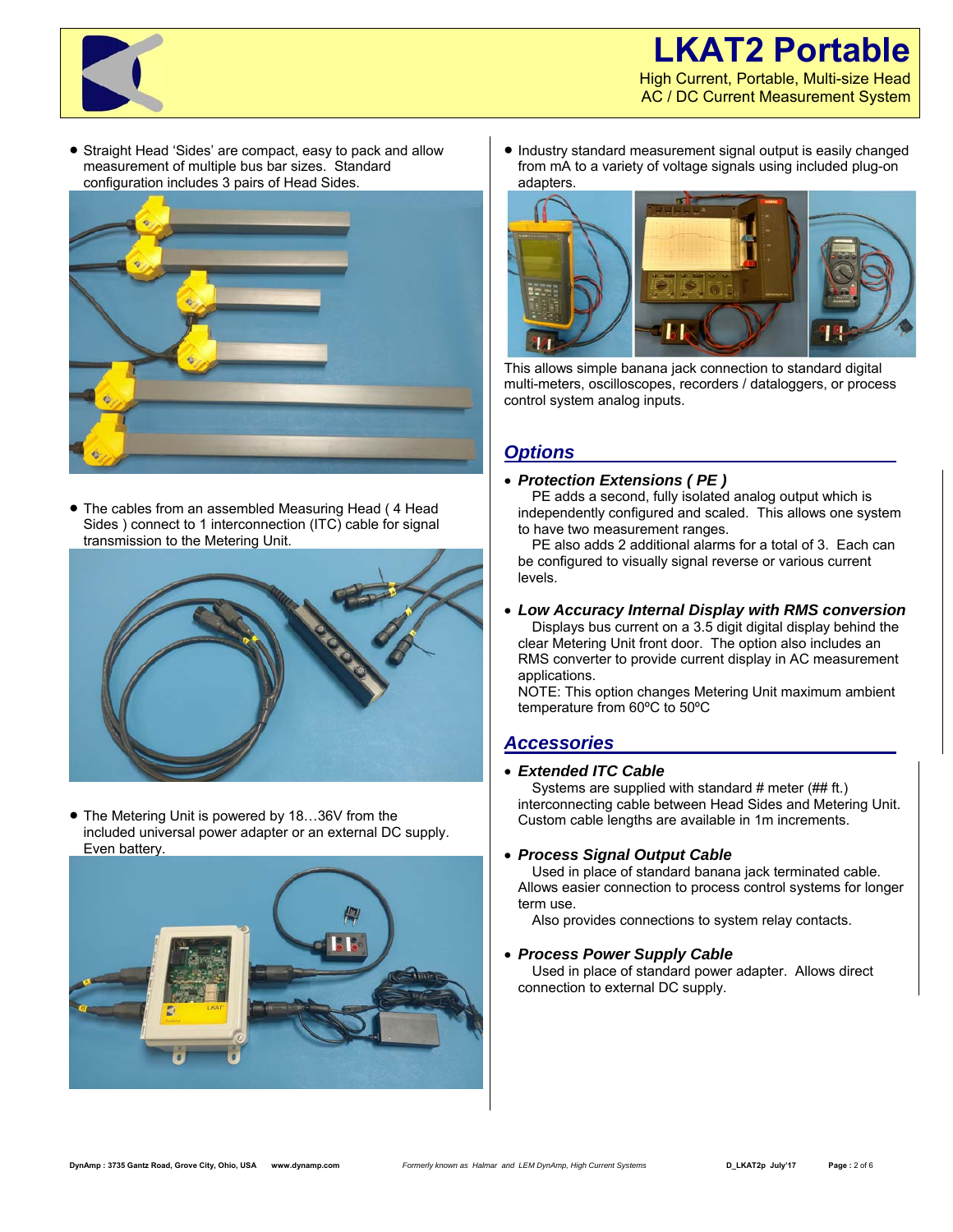

High Current, Portable, Multi-size Head AC / DC Current Measurement System



#### *LKAT2 Functional Tester*

 Hand-held test set allows users to verify system operation, scaling and output signals as well as test / change alarm points. See Datasheet D\_LKAT\_MUT for details. This adds significant confidence in measurement performance after transportation



 *Accessory Carry Bag* Soft Sided 'bag' for transport of accessories



## *Ordering Information*

Complete the LKAT2 Portable System Worksheet  *(available soon at www.DynAmp.com on LKAT page)*  Submit to DynAmp for offer / quotation and system item numbers for ordering.

For RUSH requirements, DynAmp stocks some standard LKAT2 Portable configurations for quick ship. Contact DynAmp for additional details.



Head Side sizes start at 60mm (to fit either a P1 or P2 bus dimension of  $\leq$  60mm) and increase in 30mm steps

#### *Assembled Measuring Head*

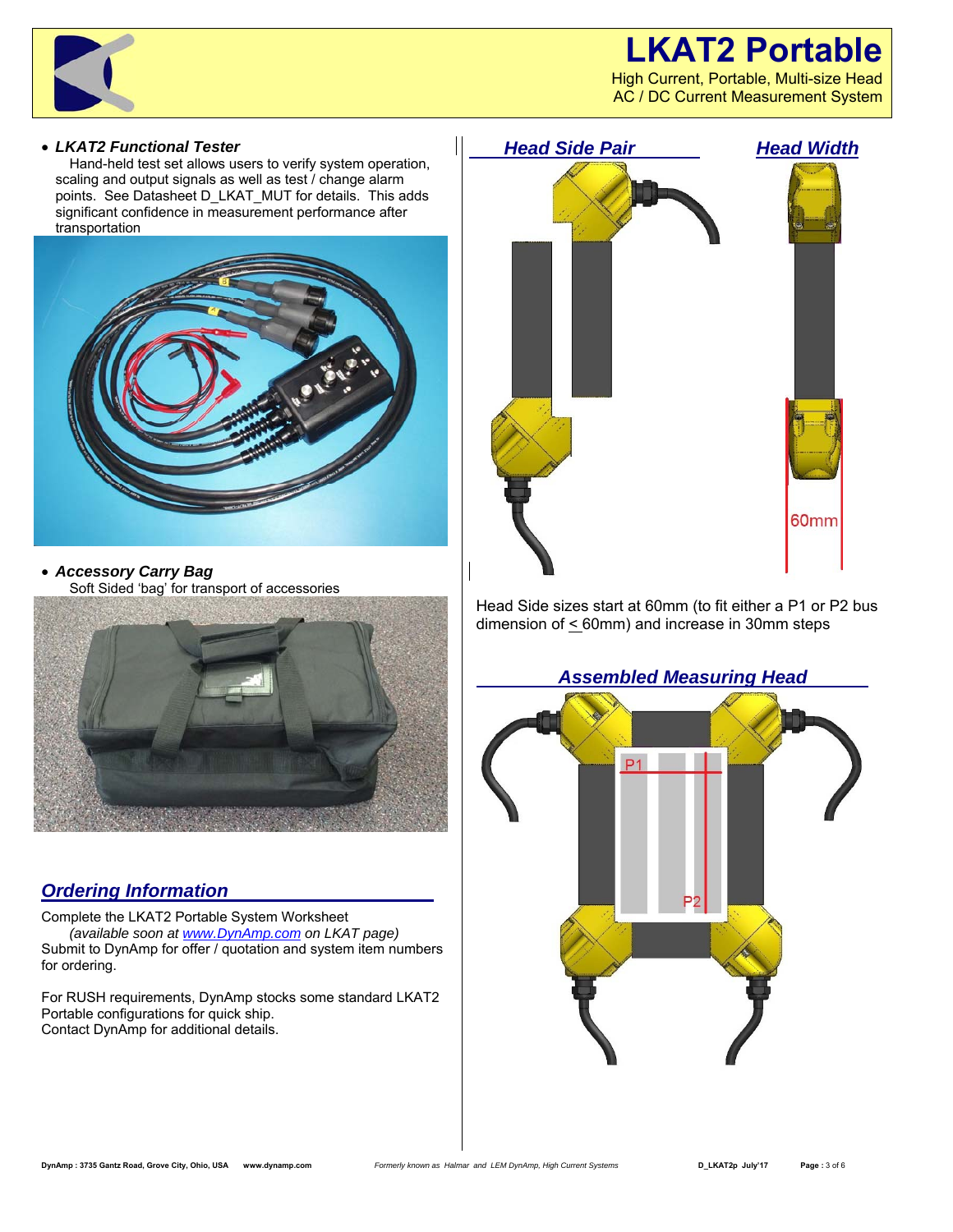

# *Specifications \_\_\_\_\_\_\_\_\_\_\_\_\_\_*

| <b>MAIN ANALOG SIGNAL OUTPUT</b>                                                                       |                                                                                      |  |  |  |  |
|--------------------------------------------------------------------------------------------------------|--------------------------------------------------------------------------------------|--|--|--|--|
| Main Output Full-Scale Measuring Range                                                                 | ±5kA to ±150kA (Contact factory for full-scale<br>Measuring ranges > 100kA)          |  |  |  |  |
| Signal Output Type (configurable)                                                                      | Zero kA<br>± Full-scale kA                                                           |  |  |  |  |
| mA output max. burden: 10V                                                                             | 0mA<br>$±20mA$ max.                                                                  |  |  |  |  |
| max. loop/load resistance: $500\Omega$                                                                 | $+20$ & $-12$ mA<br>4mA                                                              |  |  |  |  |
| V output : via plug-on converters                                                                      | 20mA converted to 1, 2, 5, 10 Volts                                                  |  |  |  |  |
| Signal Output Calibration Accuracy *                                                                   |                                                                                      |  |  |  |  |
| Head Side Pairs 1 and 2                                                                                | ±0.25% full-scale                                                                    |  |  |  |  |
| Head Side Pairs 1 and 3                                                                                | ±0.50% full-scale                                                                    |  |  |  |  |
| Head Side Pairs 2 and 3                                                                                | Not specified : typical ±0.75% full-scale                                            |  |  |  |  |
| Linearity Error *                                                                                      | ±0.1% of full-scale                                                                  |  |  |  |  |
| Repeatability Error Limits *                                                                           | ±0.1% of full-scale                                                                  |  |  |  |  |
| Response Time (td) *                                                                                   | $\leq 50 \text{ }\mu\text{s}$                                                        |  |  |  |  |
| di/dt Accurately Followed *                                                                            | $500$ A/ $\mu$ s                                                                     |  |  |  |  |
| Frequency Response *                                                                                   | Switch selectable low-pass filter :                                                  |  |  |  |  |
|                                                                                                        | No filter / 330hz / 660hz                                                            |  |  |  |  |
|                                                                                                        | (refer to Figure 3.1 for additional info.)                                           |  |  |  |  |
| <b>Temperature Sensitivity</b>                                                                         | ±50ppm/°C or better                                                                  |  |  |  |  |
| <b>Mains Voltage Sensitivity</b>                                                                       | ±0.001%/V                                                                            |  |  |  |  |
| * At DynAmp reference conditions : Ambient 25°C ± 2°C (77°F ± 4°F) / Mains 120/240V AC RMS, 60Hz ± 1Hz |                                                                                      |  |  |  |  |
| <b>MAIN STATUS INDICATORS</b>                                                                          |                                                                                      |  |  |  |  |
| <b>Accuracy Diagnostics</b>                                                                            | Monitors system function                                                             |  |  |  |  |
| <b>Accuracy Diagnostics Status LEDs</b>                                                                | Green LED indicates proper operation                                                 |  |  |  |  |
|                                                                                                        | Red LED indicates operational problem                                                |  |  |  |  |
| <b>Accuracy Diagnostics Status Relay</b>                                                               | Relay coil de-energizes when operational                                             |  |  |  |  |
| (Relay contacts only available via optional process cable)                                             | problem detected or mains power lost.                                                |  |  |  |  |
| Over / Reverse Current Trip Setpoint                                                                   | Configurable to trip on either                                                       |  |  |  |  |
| (Factory and Field configurable)                                                                       | over current (+5+100% of full-scale) or<br>reverse current (-5%-100% of full-scale). |  |  |  |  |
|                                                                                                        | Setpoint accuracy ±2%                                                                |  |  |  |  |
| Over / Reverse Current Status LEDs                                                                     | Green indicates operation OK - No Trip                                               |  |  |  |  |
|                                                                                                        | Red indicates measured current exceeds Trip<br>Setpoint                              |  |  |  |  |
| Over / Reverse Current Status Relay                                                                    | Relay coil de-energizes when measured                                                |  |  |  |  |
| (Relay contacts only available via optional process cable)                                             | current exceeds Setpoint or mains power lost.                                        |  |  |  |  |
| All Relay Functions                                                                                    | Form C: Normally Open and Normally Closed                                            |  |  |  |  |
| (Relay contacts only available via optional process cable)                                             | Contacts (non-latching)                                                              |  |  |  |  |
| All Relay Contact Ratings                                                                              | 120/250 VAC: 8A<br>30 VDC: 8A                                                        |  |  |  |  |
| (Relay contacts only available via optional process cable)                                             | Relay response time 10mS typical                                                     |  |  |  |  |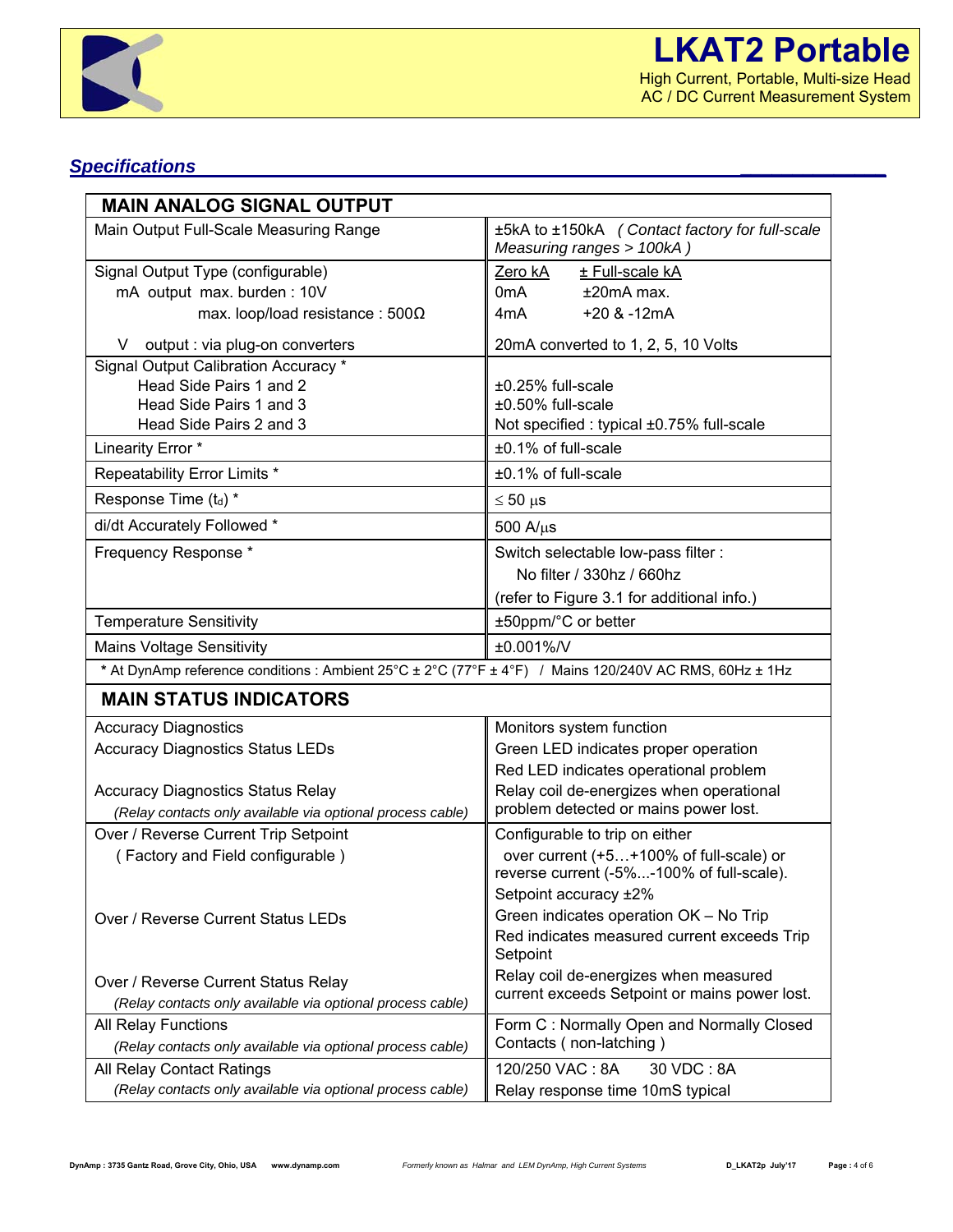

| <b>OPTION : PROTECTION EXTENSIONS ( PE )</b>                                          |                                                                                               |  |  |  |  |  |  |
|---------------------------------------------------------------------------------------|-----------------------------------------------------------------------------------------------|--|--|--|--|--|--|
| PE Full Scale Measuring Range                                                         | $±5kA$ to $±200kA$                                                                            |  |  |  |  |  |  |
| (scaled independently and isolated from main output)                                  | (Contact factory for Measuring ranges > 100kA)                                                |  |  |  |  |  |  |
| PE analog output configuration and specifications                                     | Same as Main output above with all scaling and<br>configuration independent from Main output  |  |  |  |  |  |  |
| PE Over / Reverse Current Trip Setpoints - Qty(2)<br>(Factory and Field Configurable) | 2 independent Setpoints, 2 independent LEDs<br>and 2 independent relays.                      |  |  |  |  |  |  |
| (Relay contacts only available via optional process<br>cable)                         | Function and specification same as Main Over /<br>Reverse function above                      |  |  |  |  |  |  |
| <b>OPTION : LOW ACCURACY INTERNAL DIGITAL DISPLAY</b>                                 |                                                                                               |  |  |  |  |  |  |
| Digital Display of Bus Current in kA units                                            | 3 1/2 Digit Green LCD ( ± 2.0 % Full-scale )                                                  |  |  |  |  |  |  |
| Displayed Value (configurable)                                                        | DC or True RMS                                                                                |  |  |  |  |  |  |
| NOTE: Optional display reduces maximum ambient temperature of Metering Unit to 50°C   |                                                                                               |  |  |  |  |  |  |
| <b>GENERAL</b>                                                                        |                                                                                               |  |  |  |  |  |  |
| 18 to 36Vdc.<br><b>Input Power</b>                                                    |                                                                                               |  |  |  |  |  |  |
| (any voltage within the specified range can be                                        | Included Adaptor for 100240VAC 5060Hz.                                                        |  |  |  |  |  |  |
| connected without any wiring changes)                                                 | (US / Japan and EU mains power cords included)<br>Optional Rechargeable battery pack (future) |  |  |  |  |  |  |
| Power Consumption (max)                                                               | < 30VA                                                                                        |  |  |  |  |  |  |
| <b>Working Voltages:</b>                                                              |                                                                                               |  |  |  |  |  |  |
| Signal Out to Metering Unit Low Voltage Circuit                                       | 450Vrms                                                                                       |  |  |  |  |  |  |
| Bus to Metering Unit Low Voltage Circuit                                              | 1500Vdc                                                                                       |  |  |  |  |  |  |
| Isolation:                                                                            |                                                                                               |  |  |  |  |  |  |
| Measuring Head surface to signal outputs                                              | 6000 Vrms for 1 minute                                                                        |  |  |  |  |  |  |
| Mains supply to signal outputs                                                        | 1000 Vrms for 1 minute                                                                        |  |  |  |  |  |  |
| Mains or signal output to chassis                                                     | 2000Vrms for 1minute                                                                          |  |  |  |  |  |  |
| <b>Installation Category</b>                                                          | Ш                                                                                             |  |  |  |  |  |  |
| <b>Pollution Degree</b>                                                               | $\overline{2}$                                                                                |  |  |  |  |  |  |
| <b>ENVIRONMENTAL</b>                                                                  |                                                                                               |  |  |  |  |  |  |
| Operating Ambient Temperature Range of                                                | -10 $^{\circ}$ C to 60 $^{\circ}$ C                                                           |  |  |  |  |  |  |
| <b>Metering Unit</b>                                                                  | $(14^{\circ}F \text{ to } 140^{\circ}F)$                                                      |  |  |  |  |  |  |
| Operating Ambient Temperature Range of<br><b>Measuring Head</b>                       | -20 $^{\circ}$ C to 80 $^{\circ}$ C<br>(-4°F to 176°F)                                        |  |  |  |  |  |  |
| All Connections at Head and Metering Unit                                             | IP65 rating after connectors mated                                                            |  |  |  |  |  |  |
| Mains Power connectors at Mains Power adapter                                         | IP 22 rating                                                                                  |  |  |  |  |  |  |
| Signal output cable at banana jack connection                                         | IP 22 rating                                                                                  |  |  |  |  |  |  |